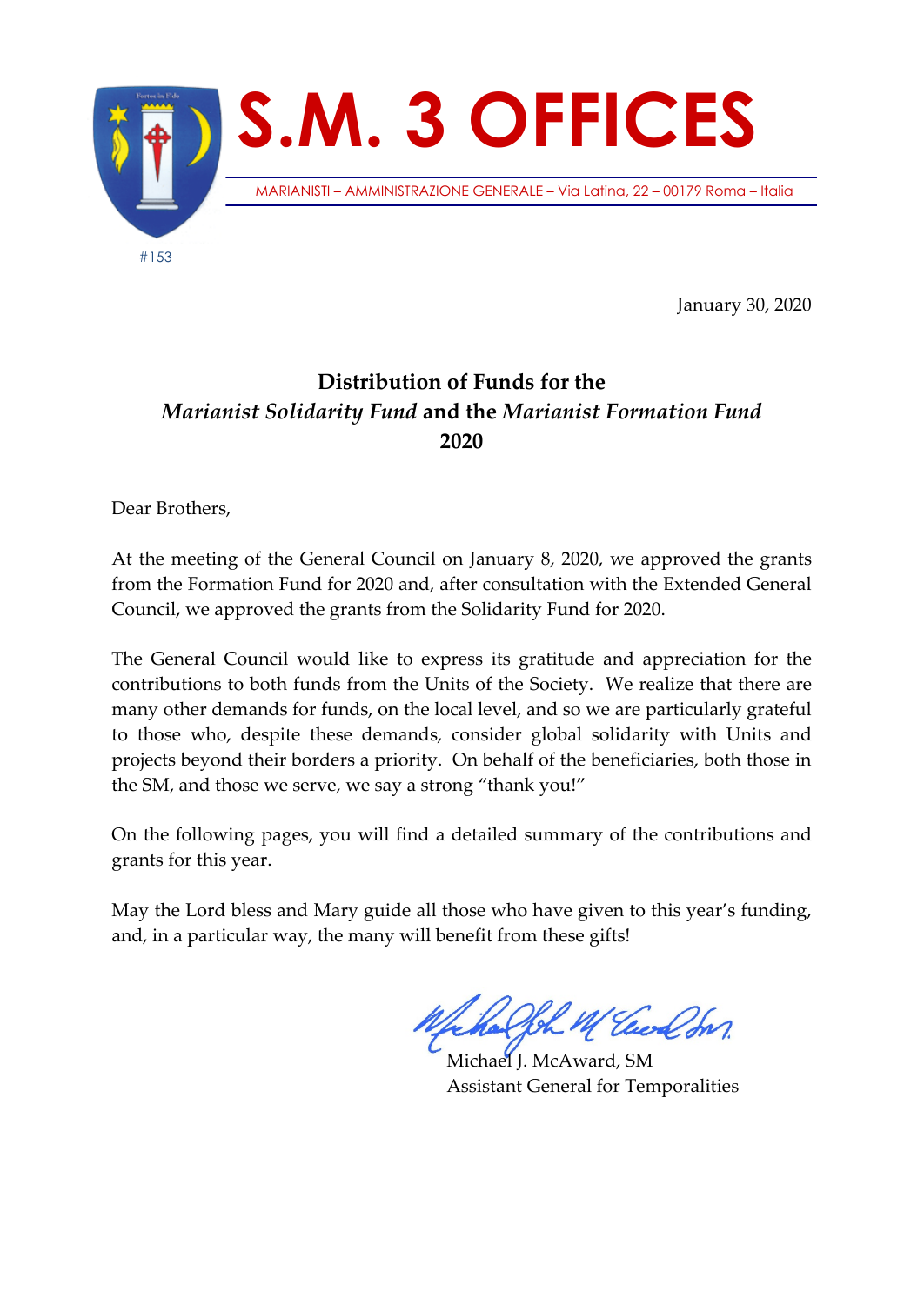## **Marianist Solidarity and Formation Funds 2020**

| <b>Contributions</b>          | USD \$       |
|-------------------------------|--------------|
| Region of Argentina           | \$3,000.00   |
| Region Austria-Germany        | \$22,176.00  |
| Canada Community              | \$15,000.00  |
| Region of Chile               | \$3,000.00   |
| Region of Eastern Africa      | \$5,000.00   |
| Province of France-Belgium    | \$55,440.00  |
| Region of Italy               | \$22,176.00  |
| Region of Japan               | \$50,000.00  |
| Region of Korea               | \$22,176.00  |
| Province of Meribah           | \$10,056.82  |
| Province of Spain             | \$138,600.00 |
| Province of the United States | \$72,000.00  |
| <b>Other Donations</b>        | \$2,230.00   |
| <b>General Administration</b> | \$273,972.18 |
| <b>Total Contributions</b>    | \$694,827.00 |

| <b>MARIANIST SOLIDARITY FUND GRANTS APPROVED</b>                            | USD\$        |
|-----------------------------------------------------------------------------|--------------|
| <b>Region of Argentina</b>                                                  |              |
| VILLA SOLDATI, Buenos Aires: Additional Development for OL of Fátima School | \$15,650.00  |
| <b>Region of Eastern Africa</b>                                             |              |
| MOMBASA: Purchase of equipment for Marianist Technical Institute            | \$35,175.00  |
| KARONGA: MIRACLE Technical Institute-Town Campus Project                    | \$50,000.00  |
| NAIROBI: Imani Bakery at Chaminade Training Center                          | \$47,000.00  |
| NAIROBI: Imani Marianists: Grotto of Mary and Blessed Chaminade             | \$9,000.00   |
| NAIROBI: Computers for Our Lady of Nazareth School                          | \$35,000.00  |
| LUSAKA: Generator for Matero Boys School and Marianist Community            | \$13,676.00  |
| Province of France (District of Ivory Coast, Sector of Congo)               |              |
| AKACOMOEKRO: Purchase of tractor and trailer for plantation                 | \$63,276.00  |
| KINSHASA: Construction of a school canteen and purchase of a vehicle        | \$86,000.00  |
| <b>Region of Togo</b>                                                       |              |
| SOTOUBOUA: Completion of the Second Floor for School Dormitory              | \$17,000.00  |
| NATITINGOU: Purchase of a School bus                                        | \$25,000.00  |
| Province of the USA: District of India                                      |              |
| SINGHPUR: Science and Computer Laboratory at English Medium School          | \$6,300.00   |
| DEEPAHALI: School Furniture for St. Joseph/Bl. Chaminade Academy            | \$11,500.00  |
| KHAMMAM: Brick Pavement at Jakob Gapp School                                | \$13,500.00  |
| ODISHA: Generator and Computer Lab at St. Joseph's English School           | \$10,250.00  |
| <b>TOTAL</b>                                                                | \$438.327.00 |